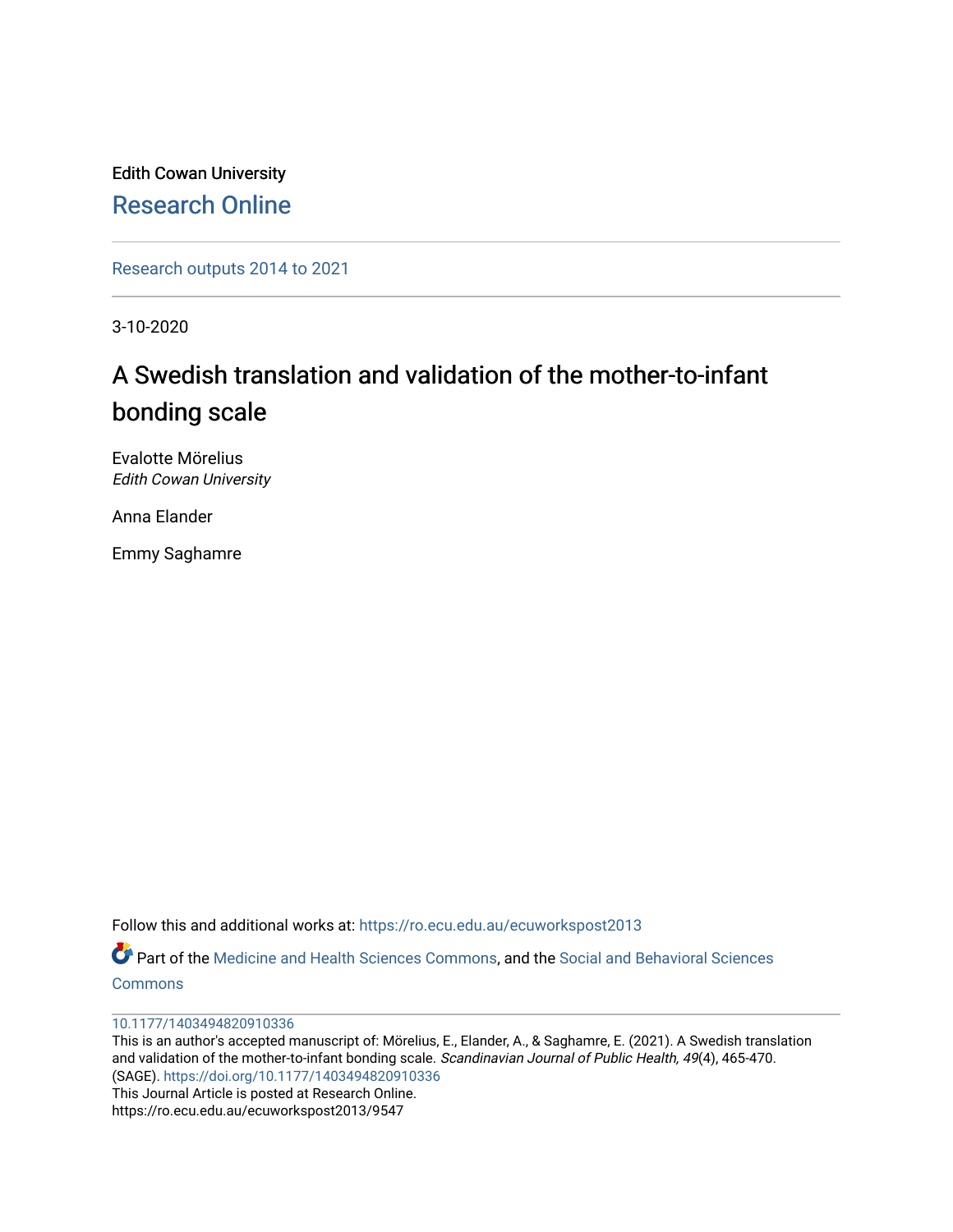A Swedish translation and validation of the Mother-to-Infant Bonding Scale

## **Authors**

 $*$ Evalotte Mörelius<sup>1,2</sup>, Anna Elander<sup>3</sup>, Emmy Saghamre<sup>3</sup>

<sup>1</sup> School of Nursing and Midwifery, Edith Cowan University, Joondalup, Western Australia.

<sup>2</sup> Perth Children's Hospital, 15 Hospital Avenue, Nedlands, Western Australia.

*<sup>3</sup>* Department of Paediatrics and Department of Social and Welfare Studies,

Linköping University, Linköping, Sweden.

## **Short title**

Swedish Mother-to-Infant Bonding Scale

## **\*Corresponding author**

Professor Evalotte M*ö*relius, School of Nursing and Midwifery, Edith Cowan University, Joondalup, Western Australia, 6027, Email: [e.morelius@ecu.edu.au](mailto:e.morelius@ecu.edu.au) Telephone: +61 (8) 63042272, ORCID: [0000-0002-3256-5407](http://orcid.org/0000-0002-3256-5407)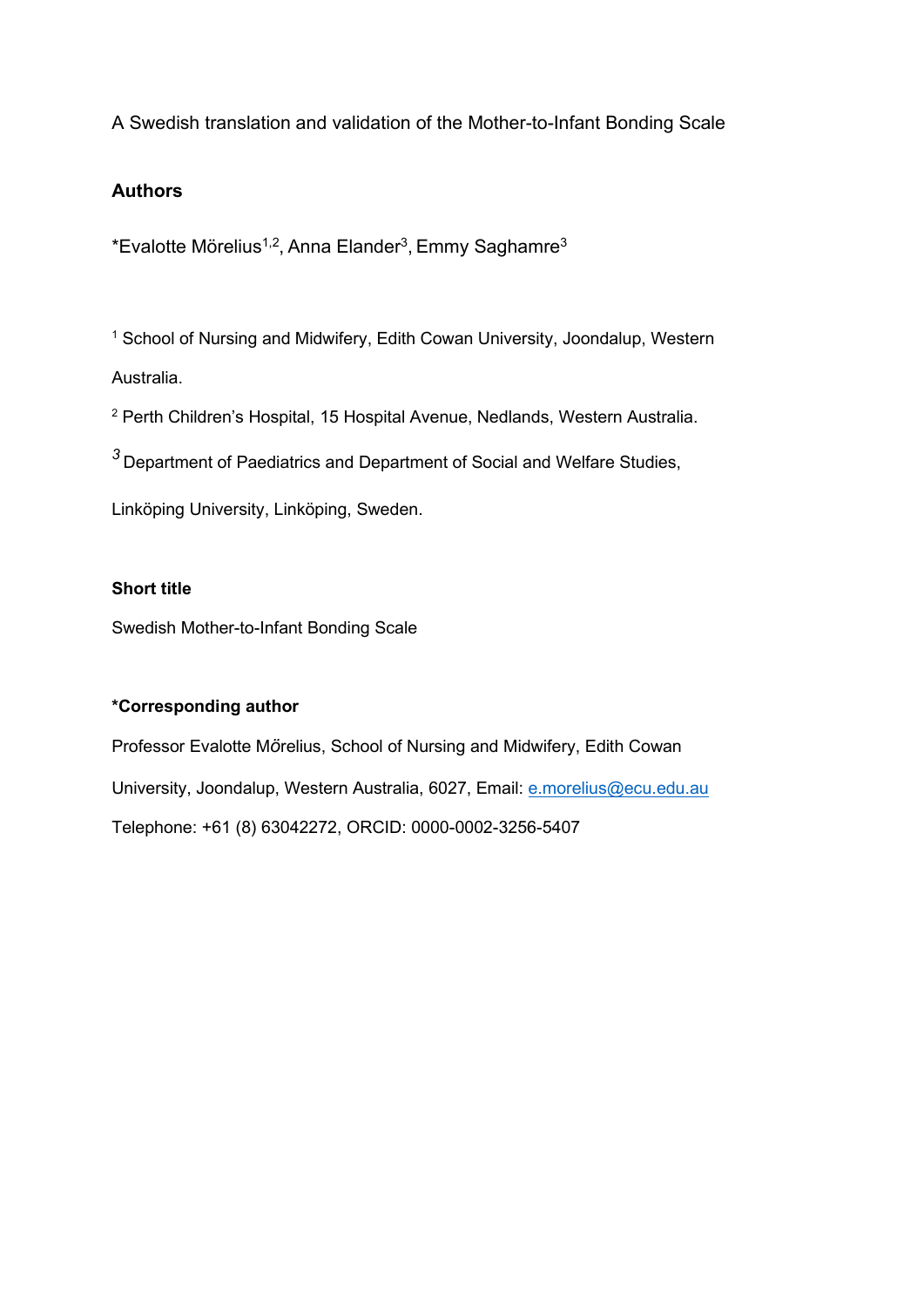# **A Swedish translation and validation of the Mother-to-Infant Bonding Scale**

#### **Abstract**

**Aim:** To test initial validity, reliability, and feasibility of the Mother-to-Infant Bonding Scale in a sample of Swedish mothers. **Methods:** A translation was performed through 11 steps using forward-backward bilingual technique. For criterion validity, the Swedish translation of the Mother-to-Infant Bonding Scale (S-MIBS) was compared with the Postpartum Bonding Questionnaire, sub-scale 1 (PBQ1) and 2 (PBQ2) and Edinburgh Postnatal Depression Scale (EPDS) in a sample of 63 Swedish mothers. Internal consistency was calculated with Cronbach's alpha. For feasibility testing, the mothers were asked to grade their experience of S-MIBS and PBQ on a four-point scale. **Results:** The results show a correlation between S-MIBS and PBQ1 (r=0.80 p<0.001), PBQ2 (r=0.69, p<0.001) and EPDS (r=0.44, p<0.001). Internal consistency was α=0.68. Most mothers (93.1%) found S-MIBS to be easy or very easy to complete compared to PBQ (88.7%). **Conclusions:** The initial testing of the Swedish translation of the Mother-to-Infant Bonding Scale shows usability to measure the mother's emotions towards her healthy full-term infant.

**Key words:** Attachment, bonding, feasibility, infant, instrument, mother-infant interaction, parent, reliability, validation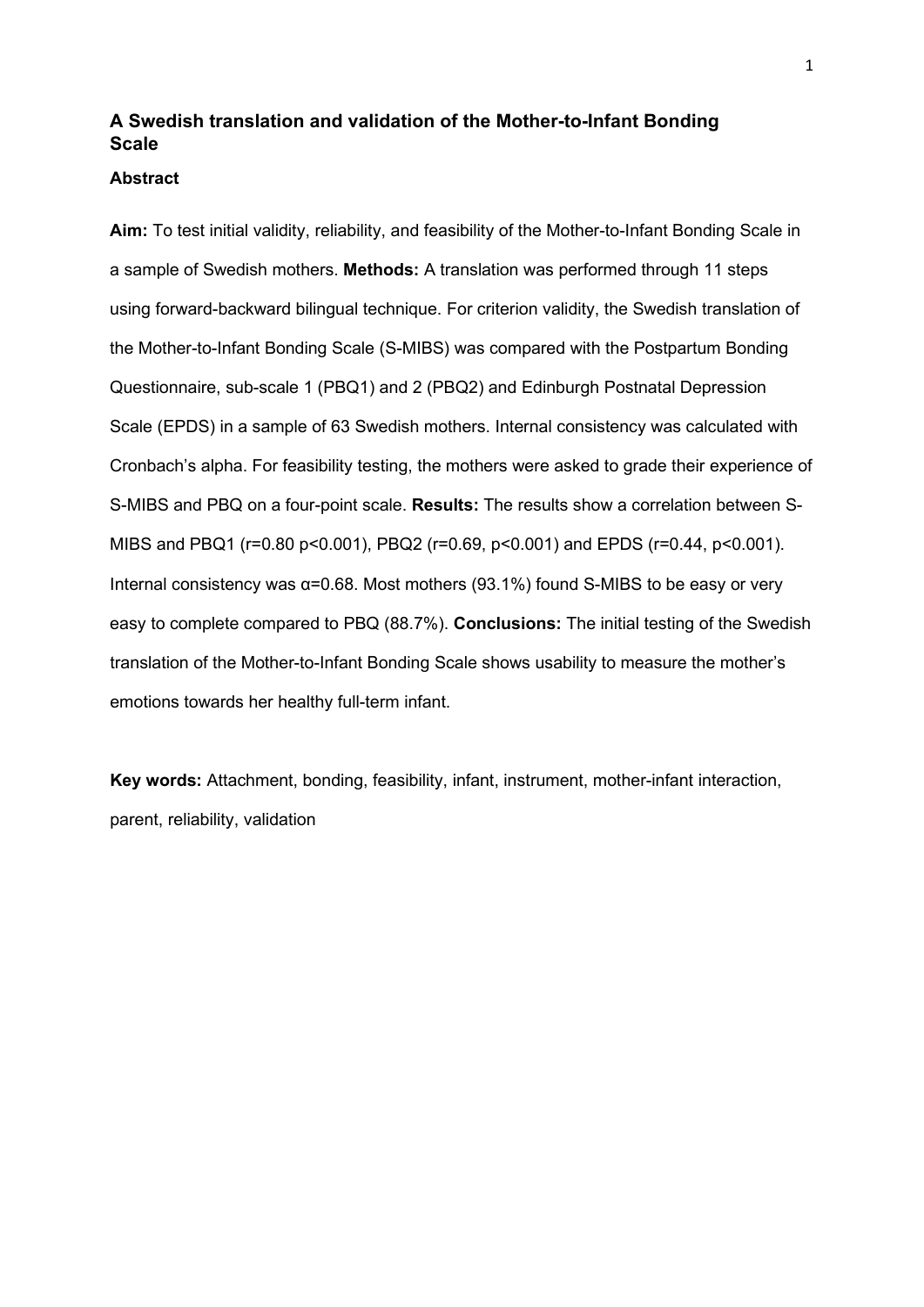#### **Background**

The concept of bonding describes the mother's feelings and behaviour towards the infant throughout the infant's first year (1, 2). A positive healthy bonding process along with a good quality of mother-infant interaction will facilitate the attachment process. If the parent shows positive feelings for the infant, has a loving, emotional behaviour, and are available and responsive to the infant's communicative signals, the infant is more likely to develop a secure attachment to the parent (3-5).

A healthy bonding process facilitates the infant's psychological and physiological development (6-8). A challenging bonding, on the other hand, may lead to an unhealthy parent-infant relationship with increased risk of neglect and child abuse (9). Mothers with challenging bonding and/or symptoms of depression may experience negative emotions towards the infant, which may be one explanation for child abuse (9, 10). Antenatal depressive symptoms and stress relate to poor postnatal mother-infant bonding (11) and mothers with postpartum depression have an increased risk of not bonding to their infants (12-14). O'Higgins et al. showed a correlation between early postpartum depression and poor bonding when the child was one year old. Moreover, an even stronger correlation between poor bonding one to four weeks postpartum and poor bonding when the child was one year old (13). These studies together highlight the importance of acknowledging both postpartum depression symptoms and the quality of the bonding.

Because of the risks to the infant, it is important to assess bonding and, if necessary provide adequate support. The earlier a challenging bonding can be detected and responded to, the better the outcome for the infant (13). Therefore, an easy to use instrument would be helpful in Swedish Child Health Centers and Neonatal Care Units, in order to screen mothers or to initiate a conversation with high-risk mothers. The Postpartum Bonding Questionnaire (PBQ)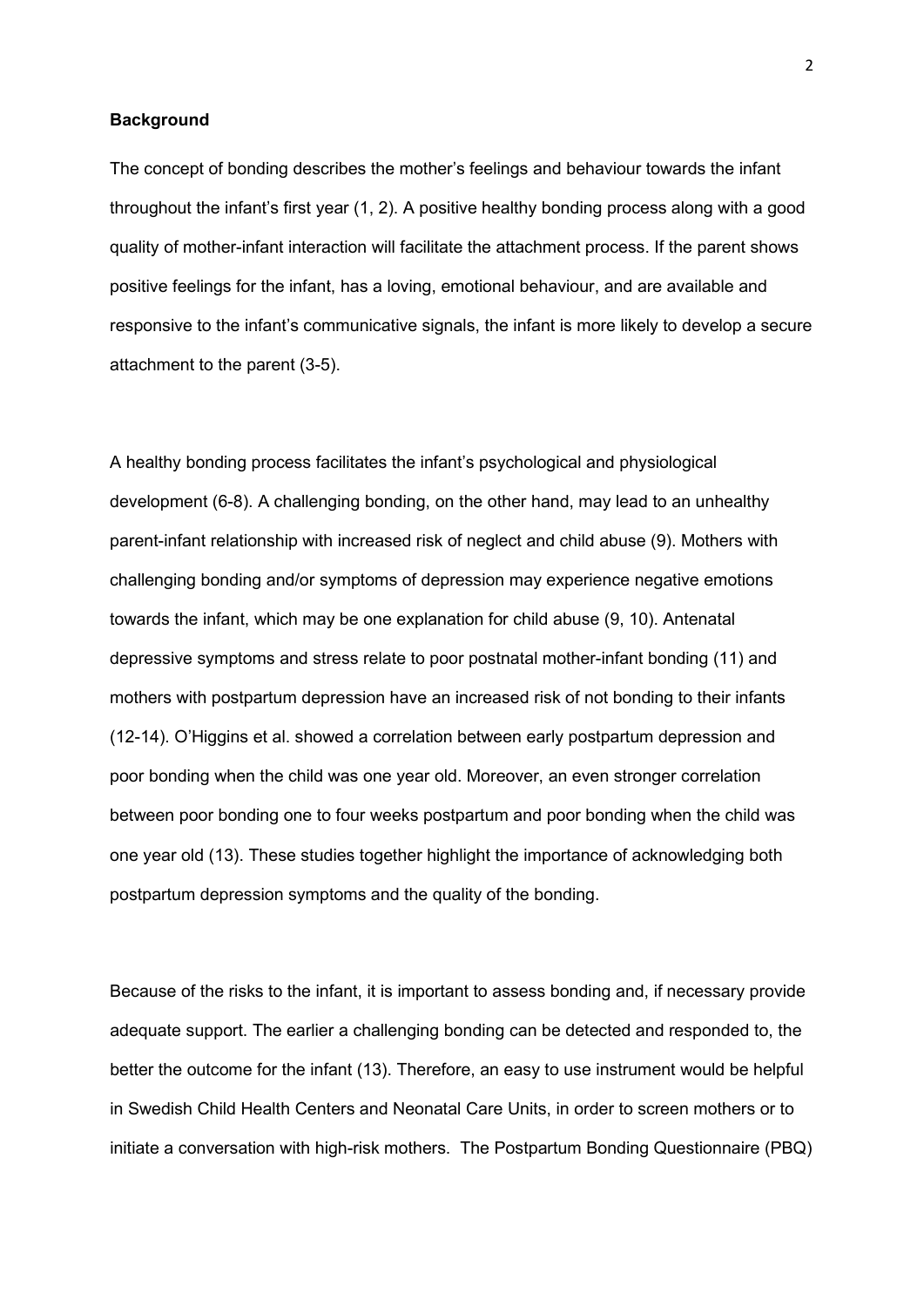is a validated self-rating questionnaire developed to measure bonding (15, 16). The PBQ is translated into several languages including Swedish (17). The PBQ has been criticised for being too extensive and some of the items to be invidious (16, 18). The Mother-to-Infant Bonding Scale (MIBS) is another validated self-rating questionnaire (19). The MIBS has been translated into several languages but not into Swedish. Nurses have described MIBS as feasible to use on a daily basis (12, 20). Because MIBS is a short instrument consisting of only eight words describing each feeling, it is viewed as easy to use even for mothers with reading and writing difficulties (20).

#### **Aim**

The aim with this study was to test initial validity, reliability, and feasibility of the Mother-to-Infant Bonding Scale in a sample of Swedish mothers.

#### **Material and Methods**

#### **Design**

This study used a cross-sectional methodological design. The translation of MIBS was performed through 11 steps using three forward-backward translations. Forth translations were made by the authors while back translations were performed by bilingual (English and Swedish) persons (21). The translation was discussed with bilingual consumers before the final version was decided (Table 1). Since there is no gold standard to measure early bonding in a Swedish population, criterion validity was used to evaluate the relationship between the translated Swedish version of the MIBS (S-MIBS) and two translated and tested instruments measuring bonding and postpartum depression, respectively (22). The instruments are described below. All three instruments were used simultaneously. Reliability test was performed to ensure that the items included in the S-MIBS produced results consistent with the overall instrument. The study was approved by the Regional Committee for Medical Research in Sweden (2016/89-31; 2017/89-41).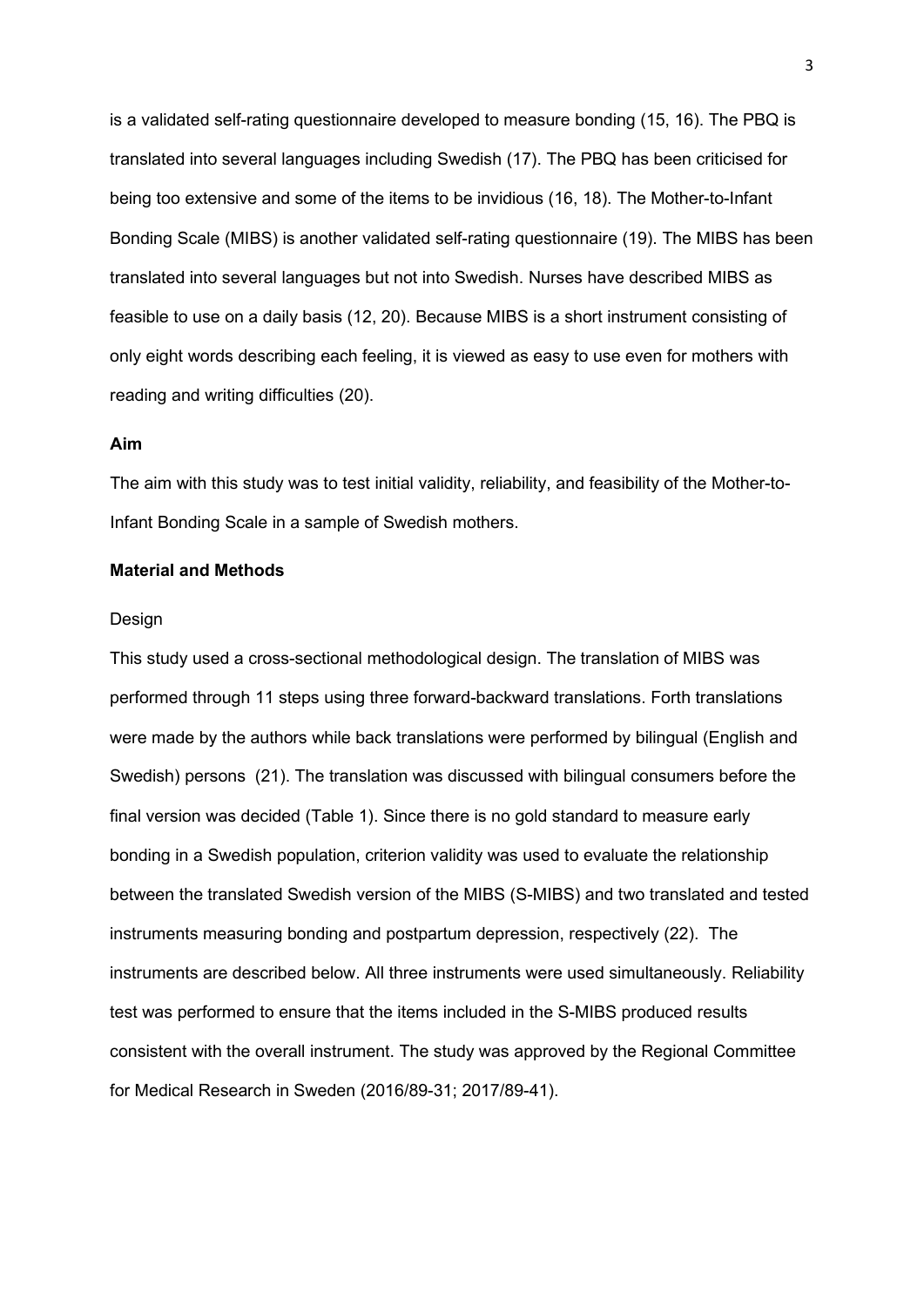#### Inclusion criteria

Inclusion criteria were mothers who could understand and read Swedish and were attending a routine check-up six to eight weeks after delivery of their healthy full-term infants at the Child Health Care Center.

#### Data collection

Convenience sampling was used to recruit four participating Child Health Care Centers in South Sweden during the spring of 2017. Three of the Child Health Care Centers were urban centers and one rural. Nine nurses whereof one from the rural Child Health Care Center, were involved in the recruitment process. Nurses meeting mothers provided oral and written information about the study and asked for oral and written consent to participate. Consenting mothers completed a questionnaire collecting demographic data, the S-MIBS, the PBQ, and the Edinburgh Postpartum Depression Scale (EPDS). After the mothers completed each bonding instrument, the feasibility of the S-MIBS and PBQ was rated by asking them how easy they found it to complete the questionnaires. The response alternatives included: very easy; easy; difficult; very difficult. Because of the risk of raising emotions and feelings about motherhood, nurses at the Child Health Care Center offered consultation if required and were also prepared to refer them if appropriate.

#### *Mother-to-Infant Bonding Scale (MIBS)*

The MIBS is a self-administrative instrument measuring bonding (19). The MIBS consists of eight adjectives (items), each describing an emotion: loving, resentful, neutral (feel nothing), joyful, dislike, protective, disappointed and aggressive. Mother's answered how well the adjectives correlated to how they felt for the last seven days on a four-point scale ranging 0- 3. The maximum score was 24, with higher values indicating more bonding challenges (19). A cut-off of two points has been recommended (12). Consent to translate and validate MIBS was given by the authors.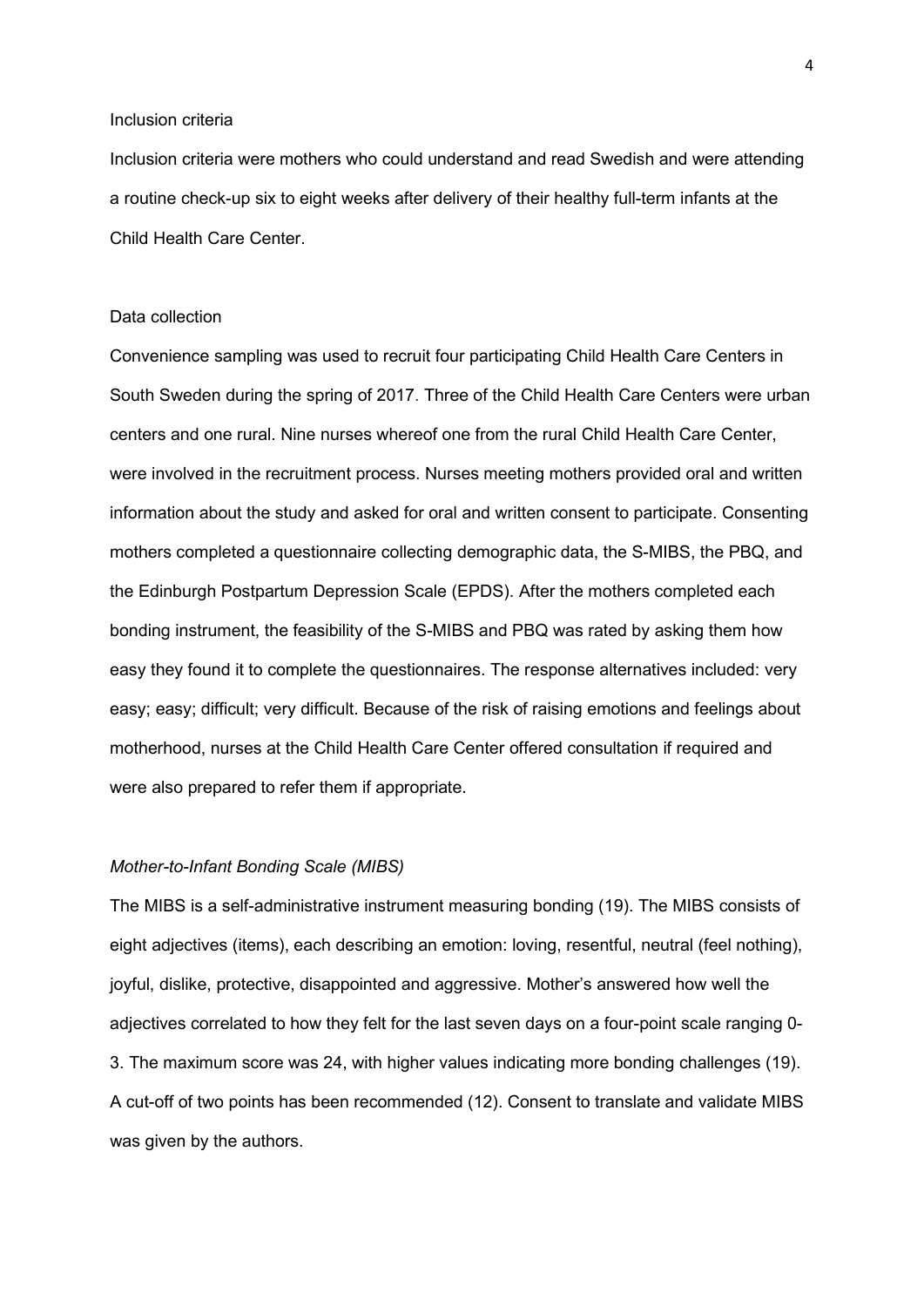#### *Postpartum Bonding Questionnaire (PBQ)*

The PBQ is a self-administrative instrument measuring bonding (15, 16). The PBQ consists of 25 statements about mothers' feelings, where mothers' answer how well the statement applies to them on a six-point scales ranging 0-5, higher values indicating more problems. The instrument comprises four sub-scales (PBQ1-4), each with a separate cut-off. PBQ1 focuses on generic bonding and includes 12 statements with a maximum score of 60 and a cut-off of 12 points. It has a sensitivity of 0.93, specificity of 0.85 and test-retest correlation of 0.95. PBQ2 measures risk of serious lack of bonding and includes seven statements with a maximum score of 35 and a cut-off of 13 points. It has a sensitivity of 0.89, specificity of 1.0 and test-retest correlation of 0.95 (15). PBQ3 focus on the parent's anxiety about caring for the infant and can be used to identify postpartum anxiety disorders. PBQ4 focus on incipient abuse that need urgent assessment and intervention. Both PBQ3 and 4 demonstrate less sensitivity than PBQ1 and 2 and were not used in the present study becuase of the different focus (16, 18, 23).

#### *Edinburgh Postpartum Depression Scale (EPDS)*

The EPDS is a self-administrative instrument measuring symptoms of clinical depression (24). It consists of ten questions rated on Likert-type scales ranging 0-3, higher values indicating more symptoms. It has a sensitivity of 0.96, specificity of 0.49 and concurrent validity of 0.60 (24). EPDS is validated in a Swedish female population demonstrating a cutoff of 11.5 points (25).

#### **Statistics**

Since there is no consensus about sample size for validation and reliability testing of translated instruments, the sample size was based on a ratio of five persons per item, which equals >50 respondents (26). Pearson correlation coefficient (r) was used to calculate criterion validity between S-MIBS and PBQ1 and PBQ2, respectively, and the correlation between MIBS and EPDS. An independent t-test was used for comparison between mothers above and below the cut-off for EPDS and for mothers with or without university education.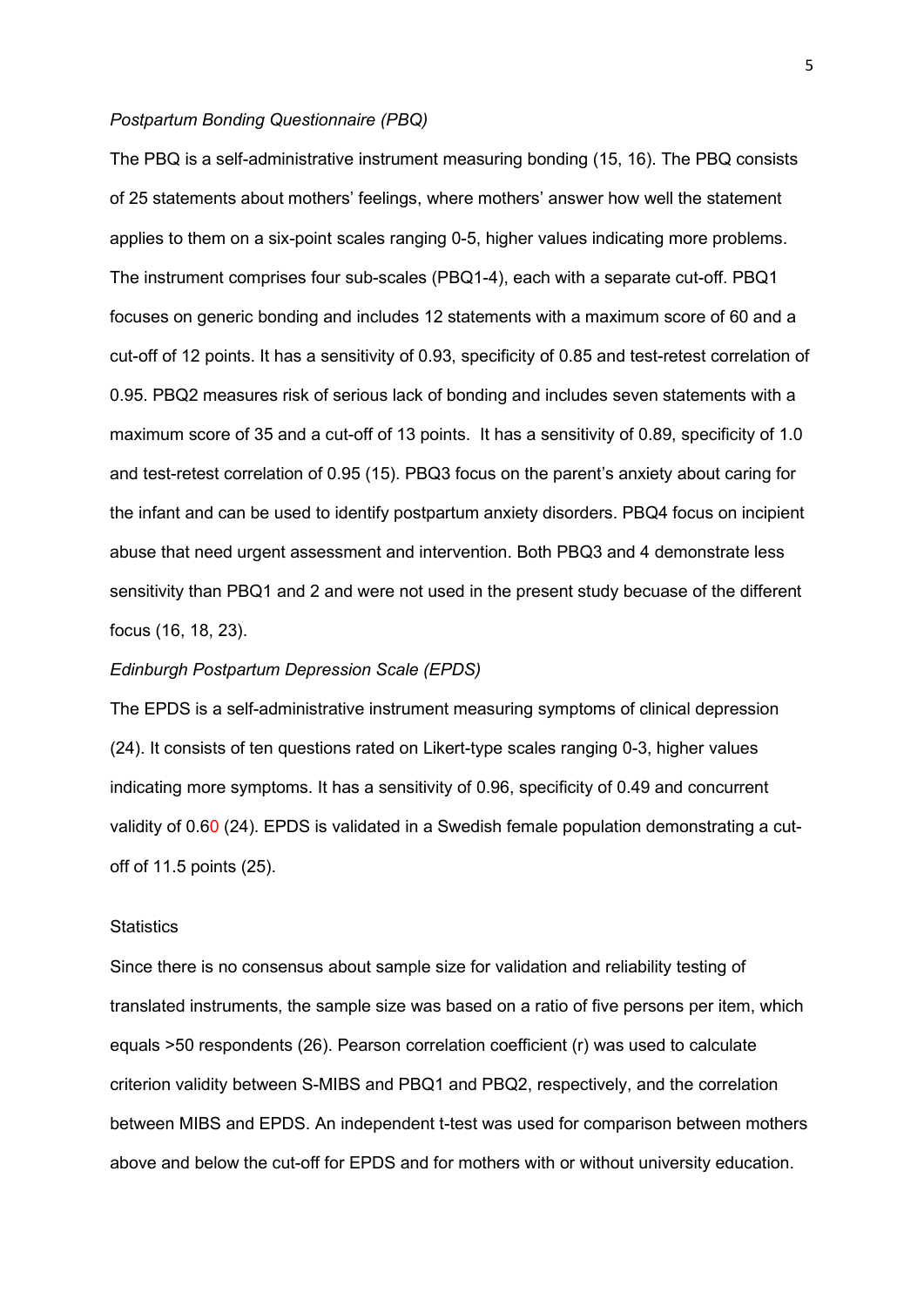For reliability testing, internal consistency was calculated with Cronbach's alpha. A Cronbach's alpha value >0.70 is usually considered satisfactory (27). A statistical significance was considered if the p-value was <0.05. Descriptive statistics was used for feasibility.

#### **Results**

The final S-MIBS is shown in table 2. Sixty-seven mothers submitted the questionnaires, four of them were excluded because S-MIBS was not completed, resulting in 63 respondents. Mean age was 31.2 years (SD 4.6), infants' mean age was 7.1 weeks (SD 1.3). Fifty-seven percent of the mothers had a university education. Demographics are shown in table 3.

Mean (SD) for S-MIBS, PBQ and EPDS are displayed in table 3. Thirty respondents had S-MIBS scores above the recommended cut-off limit of two, the corresponding figures for PBQ1 was three and for PBQ2 was one. Ten of the respondents had an EPDS score above recommended cut-off.

There was a significant correlation between S-MIBS and PBQ1 (r=0.80, p<0.001), and between S-MIBS and PBQ2 (r=0.69, p<0.001). There was a significant correlation between S-MIBS and EPDS (r=0.44, p=0.001). The S-MIBS scores were significantly higher among mothers scoring above the cut-off on EPDS (n=10), mean 4.2 (SD 3.8) compared to mother below the cut-off limit (n=52), mean 1.6 (SD1.6) (p<0.01). There was no significant difference in S-MIBS scores between mothers with or without university education.

Cronbach's alpha for S-MIBS was 0.68. Removal of the item 'protective' (corrected item-total correlation = 0.015) lead to an improvement in Cronbach's alpha (0.78), removal of any other item resulted in a lower Cronbach's alpha.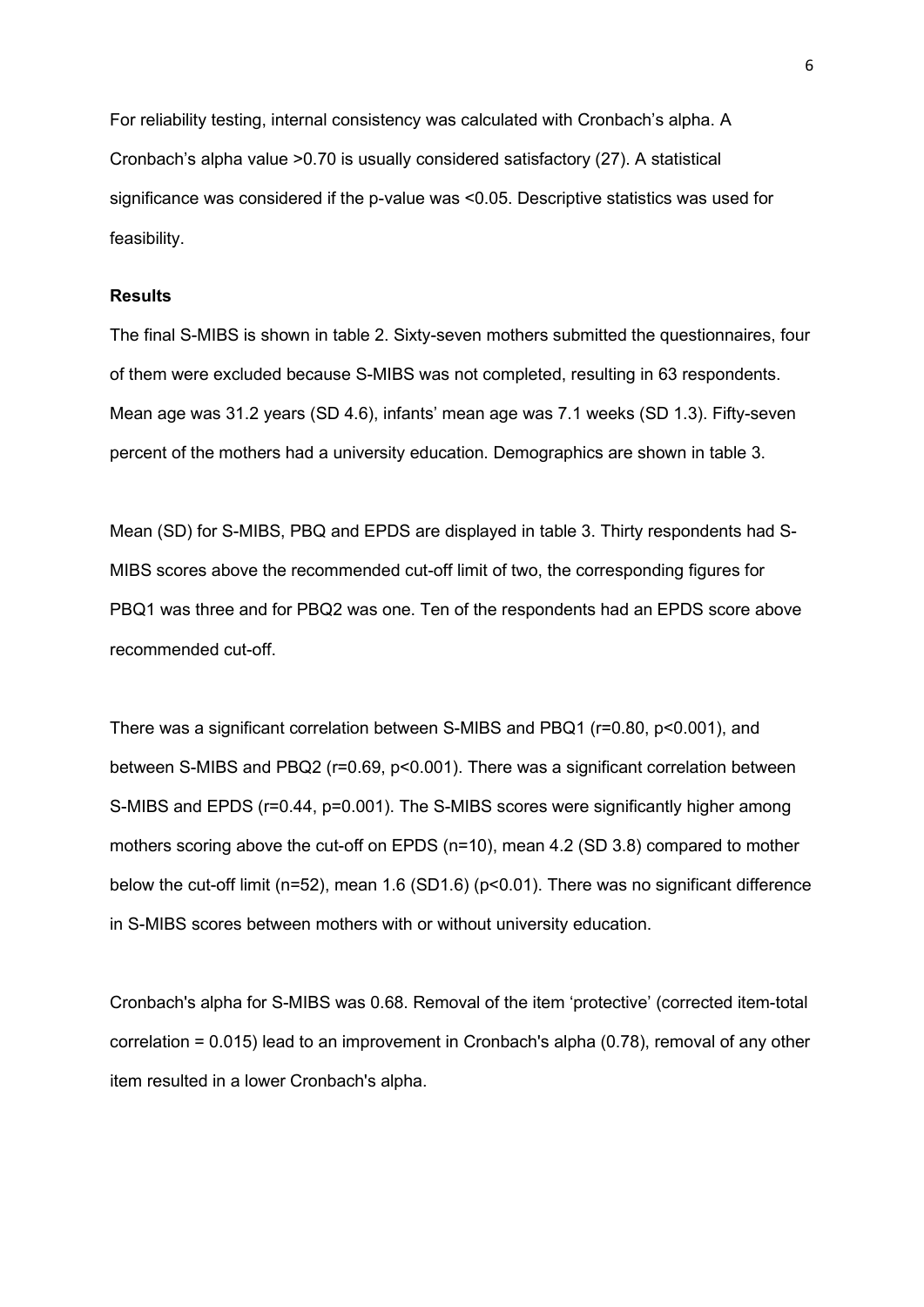Fifty-seven and 61 mothers answered the feasibility questions for S-MIBS and PBQ respectively. Of the respondents, 53 (93.1%) found S-MIBS to be easy or very easy to complete, the corresponding figure for PBQ was 54 (88.7%). No mother found either S-MIBS or PBQ to be very difficult to complete, but four (7%) found S-MIBS and seven (11%) PBQ to be difficult to complete.

#### **Discussion**

We found significant correlation between S-MIBS and PBQ1 and PBQ2. The strengths of the correlations are considered good when testing psychosocial variables (22) and are in concordance with previous studies (18, 20, 28). Because PBQ and EPDS previously have shown good validity the correlation between S-MIBS and both of these instruments strengthen the criterion validity of S-MIBS (15, 16, 25). According to van Bussel (20), mothers with depressive symptoms or anxiety have less positive feelings towards their infants, which is in line with the present study as well as other studies (12, 13, 19, 28, 29).

The internal consistency was 0.68, which was close to the original instrument of 0.71 (19) and higher than in the study by Wittkowski et al (18). Since alpha is a function of the number of items included in an instrument, one explanation for an alpha value in the lower range could be that S-MIBS consists of only eight items (27). Another explanation could be that the included items have little in common (27). The removal of any item except 'protective' resulted in a lower Cronbach's alpha suggesting that all other items correlate with at least one other item in S-MIBS. However, since the removal of the item 'protective' resulted in a higher Cronbach's alpha future studies without this item should be considered. Further studies with test-retest reliability is also recommended in order to study stability over time.

The feasibility feedback confirmed previous research, as it showed that most mothers found the S-MIBS easy or very easy to complete (12, 20). Since PBQ is more extensive than S-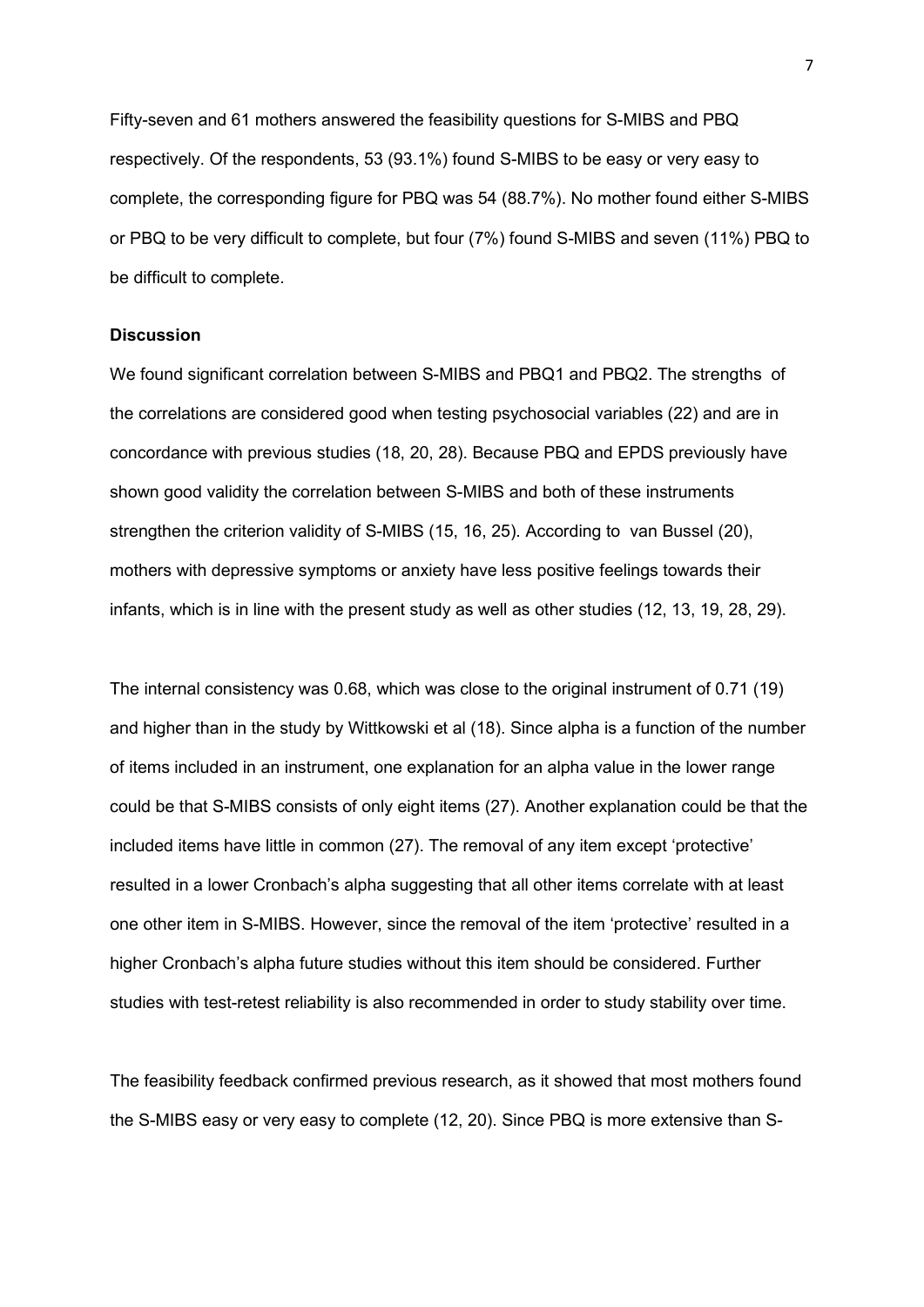MIBS, S-MIBS is an excellent alternative to start with, if the intention is to measure bonding in the Child Health Care Center.

Compared to PBQ1 and PBQ2, more mothers scored above the recommended cut-off limit of two on S-MIBS, thus indicating a high sensitivity for S-MIBS. However, this was a higher prevalence than found in other studies using MIBS (12), which indicates a low specificity. Since we did not control for severe or traumatic events in the present study, it is impossible to know if such experiences had an effect on the prevalence. The age of the infant at the time the mother completes the scale may also be of significance (19). Even if the mother is near to her newborn infant, she does not always develop bonding feelings instantly. It can sometimes take weeks, or longer, which may affect the mother's ability to care for the infant. Therefore, the scores on MIBS may be higher closer to the delivery compared to after 12 weeks (19). Only one infant was more than 12 weeks in the present study, which could be one explanation for the rather high prevalence of scores above two points. To investigate this further a longitudinal design would be appropriate. There may also be cultural differences (30), thus, it may be relevant to find an adequate cut-off limit suitable for a Swedish context. However, at this stage, a staff-mother conversation about the scores is reasonable if the scores are above two (12). Moreover, to schedule a new appointment and repeat the scoring after a few weeks may be a way to watch trends.

Because of the convenience sampling, one limitation with this study is the lack of diversity in included Child Health Care Centers and consequently the participating mothers. For instance, 57% of the mothers had a university education. It is possible that this affected the results. However, there was no significant difference in S-MIBS between mothers with university education compared to mothers without university education. The sample size can also be viewed as a limitation. Sometimes, subject to item ratio is recommended to determine the required sample size (26). However, there is no consensus about sample size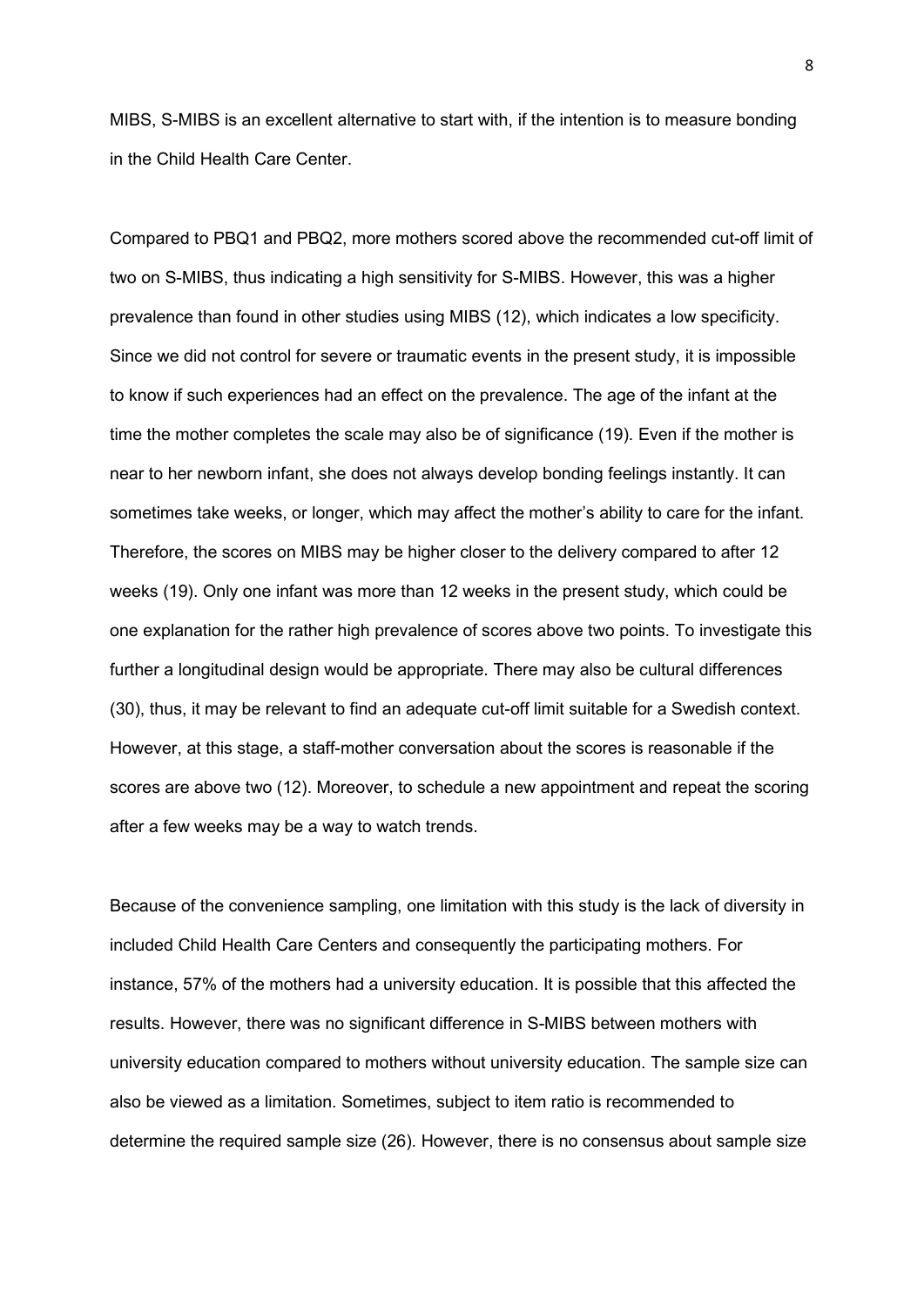for validity and reliability testing of translated instruments (26, 30). One strength with this study is the thorough forward-backward translation performed three times with assistance from bilingual persons familiar with the concept of bonding. A repeated forward-backward translation conducted by persons skilled in the area of study increases the content validity of the instrument (21). Another strength is that S-MIBS has been tested in relation to previously validated instruments. The S-MIBS is an eight-item instrument that uses single words rather than phrases or sentences and a simple 0-3 scoring scale. It provides Child Health Centers with an easy-to-use instrument. The results are easy to understand and will enable staff to speak to parents about any difficult emotions they may feel towards their infant. The S-MIBS can be used as a complement to observations of the mother-infant interaction and the screening for postpartum depression.

#### **Conclusion**

The S-MIBS shows initial validity, reliability and feasibility in a Swedish sample of mothers to healthy full-term infants between six and 13 weeks old. Further studies with repeated measurement and definition of a cut-off limit appropriate for the context, is recommended as well as studies with fathers.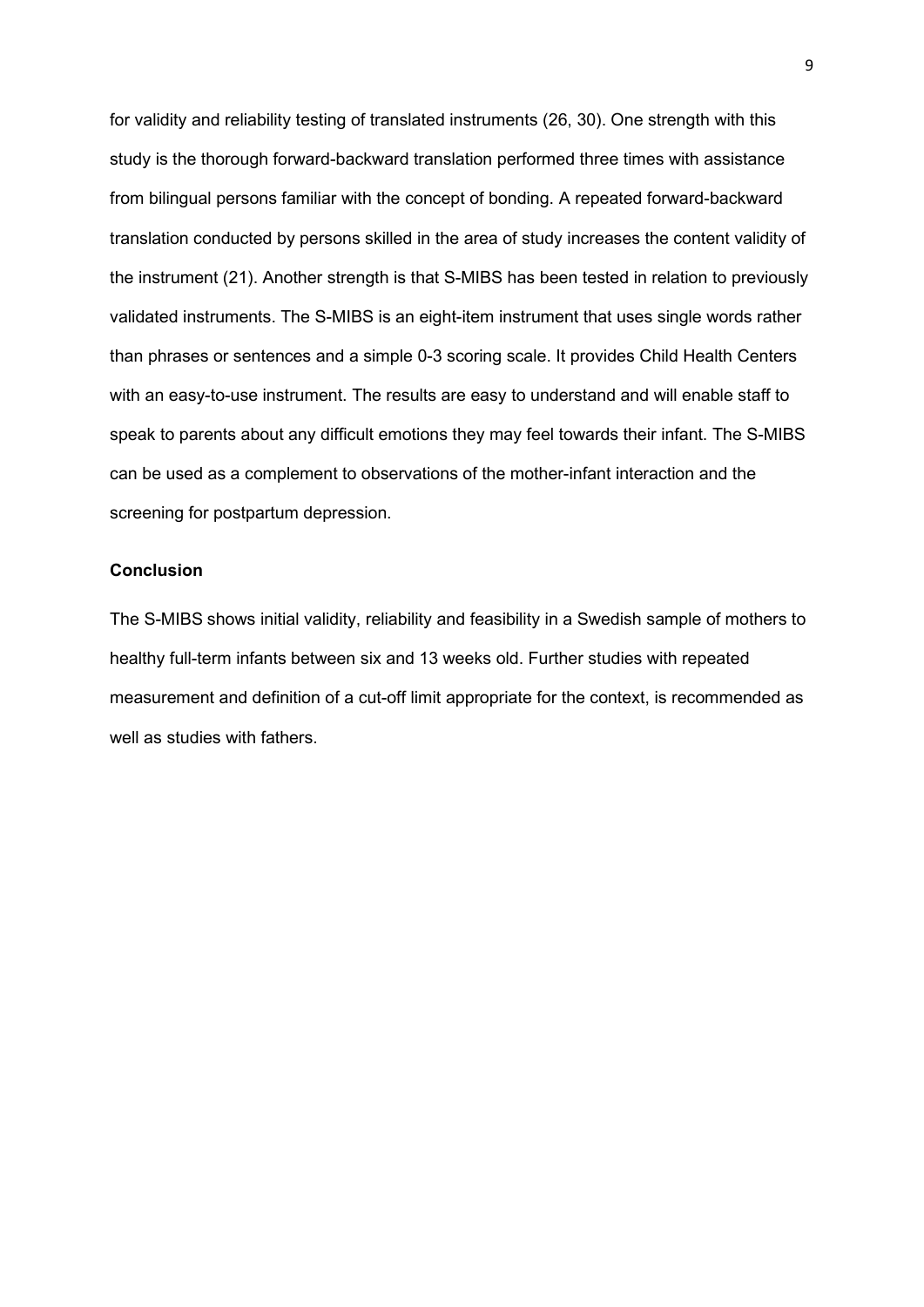## **Acknowledgements**

We would like to thank the mothers for participating.

## **Declaration of conflicting interests**

The authors have no conflicts of interest to declare.

## **Abbreviations**

S-MIBS, Swedish Mother-to-Infant Bonding Scale**,** PBQ**,** Postpartum Bonding Questionnaire,

EPDS, Edinburgh Postpartum Depression Scale, EPDS.

## **Funding**

This study had no external funding

## **Availability of data and materials**

Data used for the study is available from the corresponding author upon request.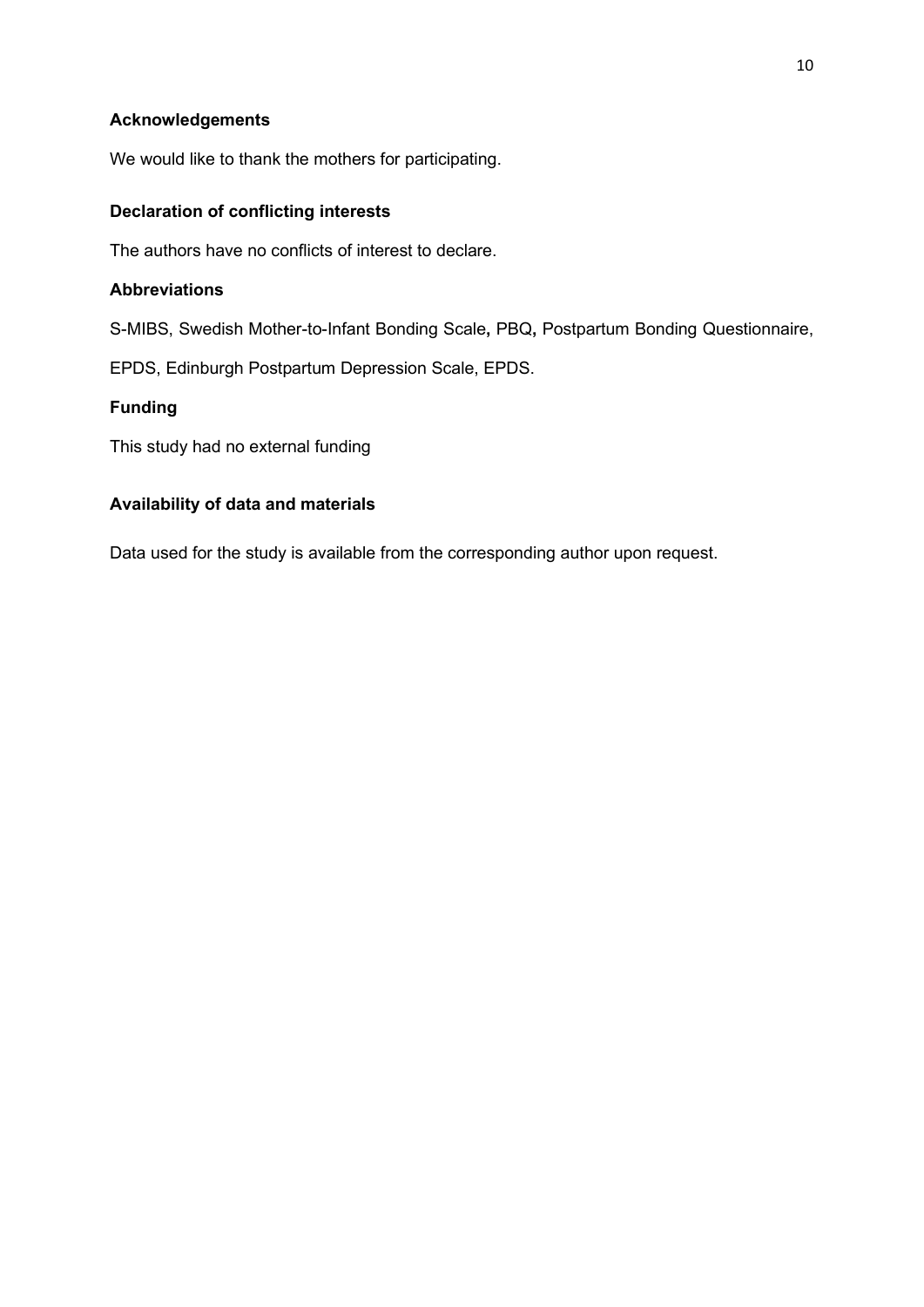## **References**

1. Klaus MH, Kennell, JH. Parent-infant bonding 2<sup>nd</sup> ed. St. Louis, USA: The C.V. Mosby Company 1982.

2. Bicking Kinsey C, Hupcey JE. State of the science of maternal-infant bonding: a principle-based concept analysis. Midwifery. 2013;29(12):1314-20.

3. Ainsworth MD. Infant--mother attachment. Am Psychol. 1979;34(10):932-7.

4. Bowlby J. Attachment theory and its therapeutic implications. Adolesc Psychiatry. 1978;6:5-33.

5. Saunders H, Kraus A, Barone L, Biringen Z. Emotional availability: theory, research, and intervention. Front Psychol. 2015;6:1069.

6. McElwain NL, Cox MJ, Burchinal MR, Macfie J. Differentiating among insecure mother-infant attachment classifications: a focus on child-friend interaction and exploration during solitary play at 36 months. Attach Hum Dev. 2003;5(2):136-64.

7. Kochanska G, Aksan N, Knaack A, Rhines HM. Maternal parenting and children's conscience: early security as moderator. Child Dev. 2004;75(4):1229-42.

8. Burgess KB, Marshall PJ, Rubin KH, Fox NA. Infant attachment and temperament as predictors of subsequent externalizing problems and cardiac physiology. J Child Psychol Psychiatry. 2003;44(6):819-31.

9. Kumar RC. "Anybody's child": severe disorders of mother-to-infant bonding. Br J Psychiatry. 1997;171:175-81.

10. Yoshida K, Yamashita H, Conroy S, Marks M, Kumar C. A Japanese version of Mother-to-Infant Bonding Scale: factor structure, longitudinal changes and links with maternal mood during the early postnatal period in Japanese mothers. Arch Womens Ment Health. 2012;15(5):343-52.

11. Rossen L, Hutchinson D, Wilson J, Burns L, C AO, Allsop S, et al. Predictors of postnatal motherinfant bonding: the role of antenatal bonding, maternal substance use and mental health. Arch Womens Ment Health. 2016;19(4):609-22.

12. Bienfait M, Maury M, Haquet A, Faillie JL, Franc N, Combes C, et al. Pertinence of the self-report mother-to-infant bonding scale in the neonatal unit of a maternity ward. Early Hum Dev. 2011;87(4):281-7.

13. O'Higgins M, Roberts IS, Glover V, Taylor A. Mother-child bonding at 1 year; associations with symptoms of postnatal depression and bonding in the first few weeks. Arch Womens Ment Health. 2013;16(5):381-9.

14. Kerstis B, Aarts C, Tillman C, Persson H, Engstrom G, Edlund B, et al. Association between parental depressive symptoms and impaired bonding with the infant. Arch Womens Ment Health. 2016;19(1):87-94.

15. Brockington I, Oates J, George S, al e. A Screening Questionnaire for mother-infant bonding disorders. Arch Womens Ment Health. 2001;3:133-40.

16. Brockington I, Fraser C, Wilson D. The Postpartum Bonding Questionnaire: a validation. Arch Womens Ment Health. 2006;9(5):233-42.

17. Edhborg M, Matthiesen AS, Lundh W, Widstrom AM. Some early indicators for depressive symptoms and bonding 2 months postpartum--a study of new mothers and fathers. Arch Womens Ment Health. 2005;8(4):221-31.

18. Wittkowski A, Wieck A, Mann S. An evaluation of two bonding questionnaires: a comparison of the Mother-to-Infant Bonding Scale with the Postpartum Bonding Questionnaire in a sample of primiparous mothers. Arch Womens Ment Health. 2007;10(4):171-5.

19. Taylor A, Atkins R, Kumar R, Adams D, Glover V. A new Mother-to-Infant Bonding Scale: links with early maternal mood. Arch Womens Ment Health. 2005;8(1):45-51.

20. van Bussel JCH, Spitz B, Demyttenaere K. Three self-report questionnaires of the early mother-toinfant bond: reliability and validity of the Dutch version of the MPAS, PBQ and MIBS. Arch Women Ment Health. 2010;13(5):373-84.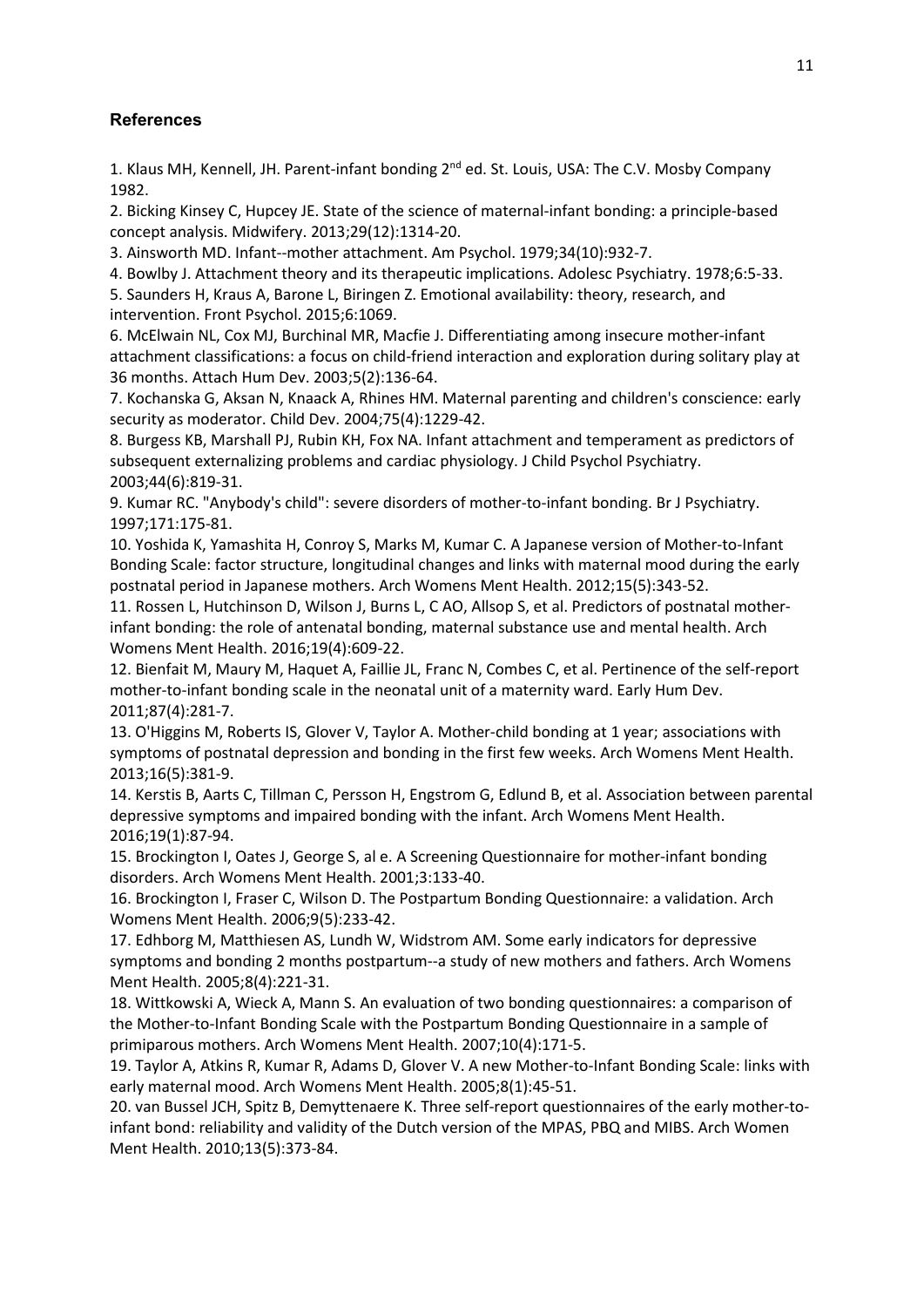21. Maneesriwongul W, Dixon JK. Instrument translation process: a methods review. J Adv Nurs. 2004;48(2):175-86.

22. Polit DF, Beck CT. Nursing research: Generating and Assessing Evidence for Nursing Practice 10th ed. ed. Philadelphia: Wolters Kluwer; 2017.

23. Reck C, Klier CM, Pabst K, Stehle E, Steffenelli U, Struben K, et al. The German version of the Postpartum Bonding Instrument: Psychometric properties and association with postpartum depression. Arch Women Ment Hlth. 2006;9(5):265-71.

24. Cox JL, Holden JM, Sagovsky R. Detection of Postnatal Depression - Development of the 10-Item Edinburgh Postnatal Depression Scale. Brit J Psychiat. 1987;150:782-6.

25. Wickberg B, Hwang CP. The Edinburgh Postnatal Depression Scale: Validation on a Swedish community sample. Acta Psychiat Scand. 1996;94(3):181-4.

26. Hobart JC, Cano SJ, Warner TT, Thompson AJ. What sample sizes for reliability and validity studies in neurology? J Neurol. 2012;259(12):2681-94.

27. Cortina JM. What Is Coefficient Alpha - an Examination of Theory and Applications. J Appl Psychol. 1993;78(1):98-104.

28. Örün E, Yalcin SS, Mutlu B. Relations of maternal psychopathologies, social-obstetrical factors and mother-infant bonding at 2-month postpartum: a sample of Turkish mothers. World J Pediatr. 2013;9(4):350-5.

29. O'hara M, Okada T, Kubota C, Nakamura Y, Shiino T, Aleksic B, et al. Validation and factor analysis of mother-infant bonding questionnaire in pregnant and postpartum women in Japan. Bmc Psychiatry. 2016;16.

30. Epstein J, Osborne RH, Elsworth GR, Beaton DE, Guillemin F. Cross-cultural adaptation of the Health Education Impact Questionnaire: experimental study showed expert committee, not backtranslation, added value. J Clin Epidemiol. 2015;68(4):360-9.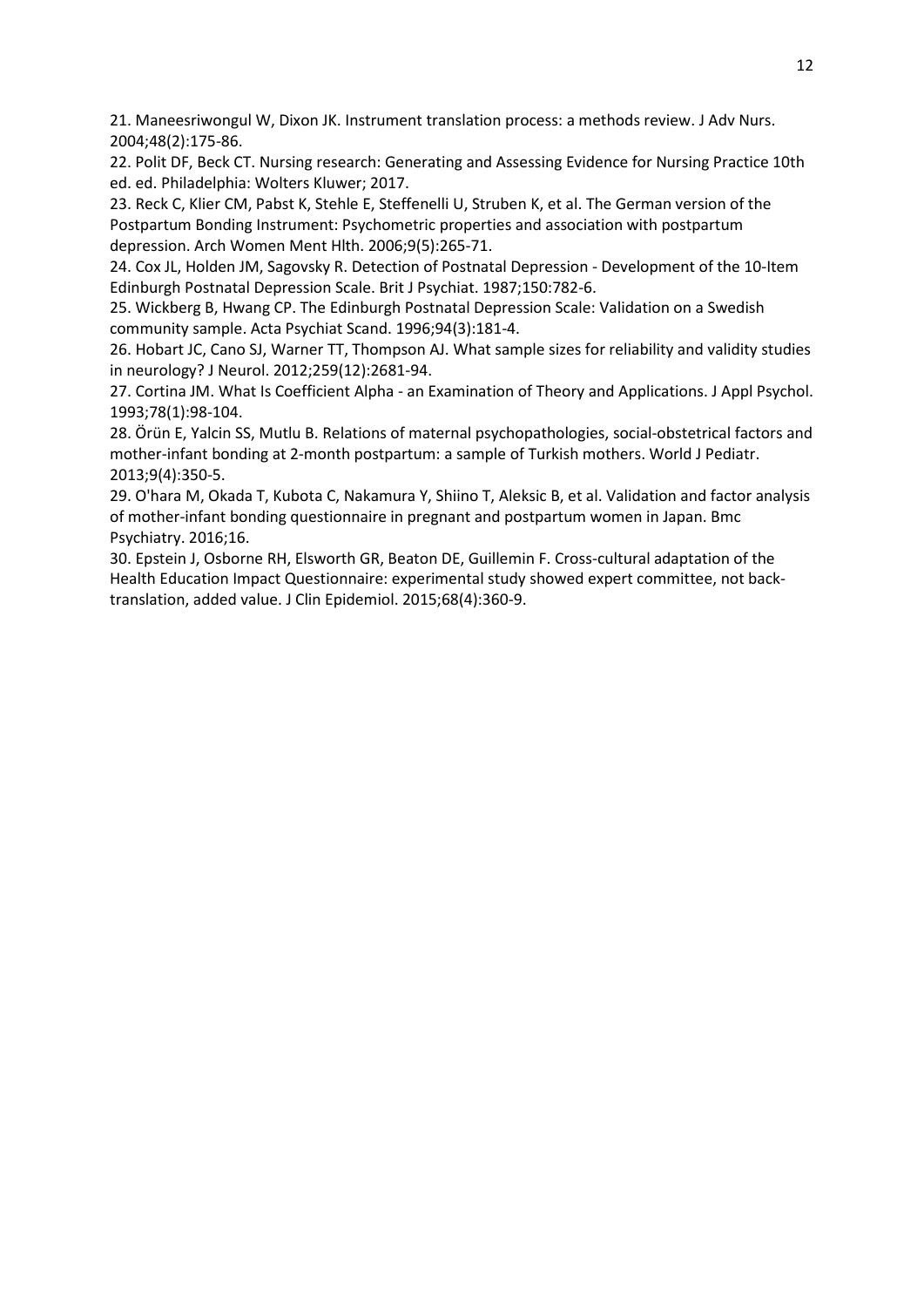**Table 1: Steps and actions used to translate the British version of the Mother-to-Infant Bonding Scale (MIBS) into Swedish**

| <b>Step</b>    | <b>Action</b>                                                                 |
|----------------|-------------------------------------------------------------------------------|
| $\mathbf 1$    | The first forth translation was made by two of the authors (AE & EJ).         |
| 2              | The first back translation was made by a Swedish speaking person skilled in   |
|                | English.                                                                      |
| 3              | The authors discussed the translation with a bilingual (English and Swedish)  |
|                | associate professor in psychology.                                            |
| 4              | A second forth translation was made by the authors, three words were adjusted |
|                | (resentful, dislike, and aggressive).                                         |
| 5              | The second back translation was made by a second Swedish speaking person      |
|                | skilled in English.                                                           |
| 6              | A third forth translation was made by the authors, two words were adjusted    |
|                | (resentful and aggressive).                                                   |
| $\overline{7}$ | A third back translation was made by a bilingual person with a PhD in child   |
|                | psychology.                                                                   |
| 8              | The authors discussed the translation with the third back translator.         |
| 9              | The authors discussed the translation with an additional external person.     |
| 10             | To include consumers, the authors discussed the translation with a bilingual  |
|                | (English and Swedish) family.                                                 |
| 11             | The final version was decided.                                                |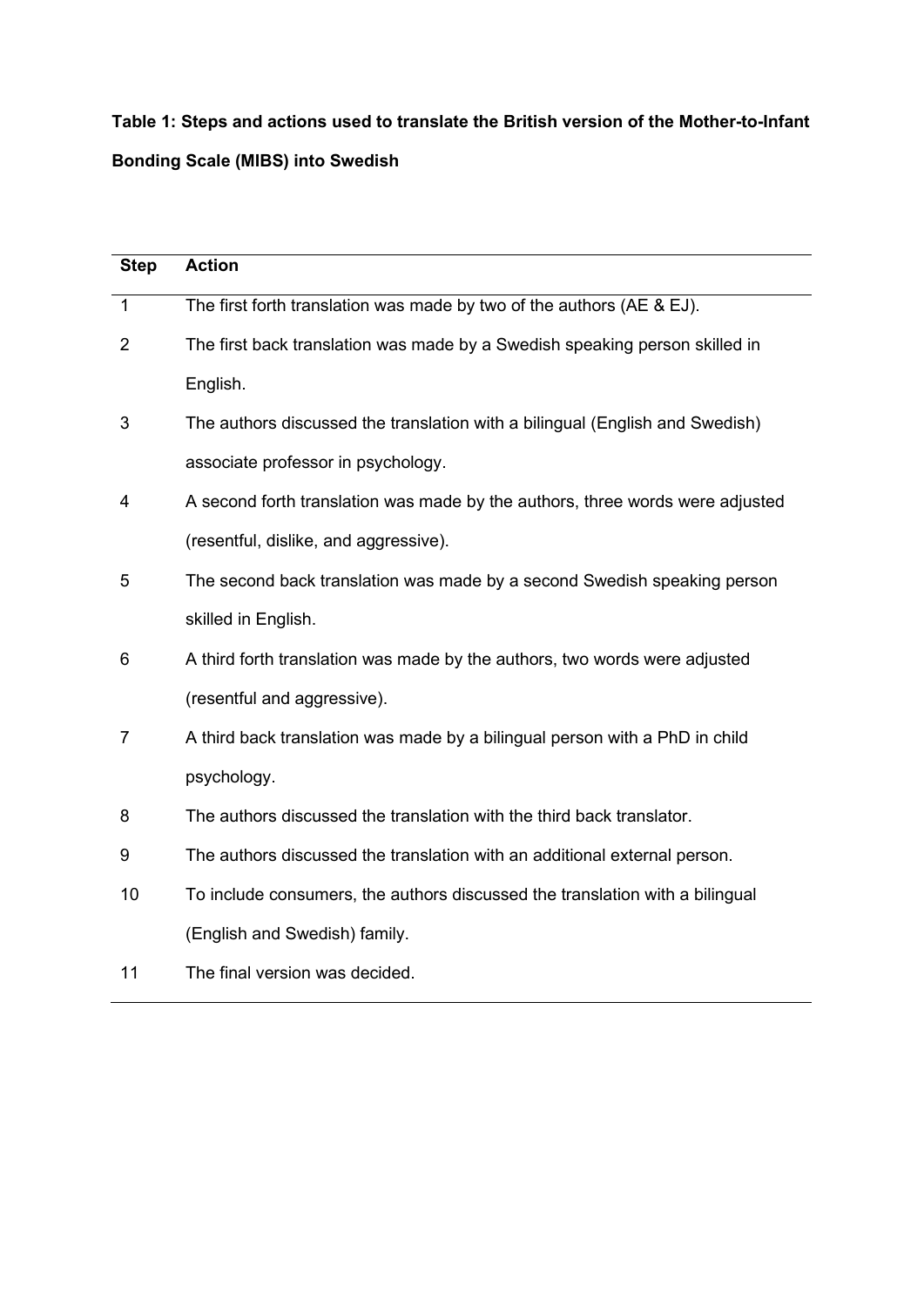**Table 2. The Swedish version of the Mother-to-Infant Bonding Scale, S-MIBS including information text (in Swedish). Please note that scores have been inserted to clarify the scoring procedure.**

Nedan listas känslor som mammor kan ha gentemot sina barn under de första veckorna efter födseln. Kryssa i de alternativ som bäst beskriver hur du har känt gentemot ditt barn de senaste 7 dagarna.

|                                          | Väldigt mycket   | <b>Mycket</b>  | Lite           | Inte alls        |
|------------------------------------------|------------------|----------------|----------------|------------------|
|                                          |                  |                |                |                  |
| Kärleksfull                              | $\pmb{0}$        | $\mathbf{1}$   | $\overline{2}$ | 3                |
| <b>Bitter</b>                            | 3                | $\overline{2}$ | 1              | $\boldsymbol{0}$ |
| Neutral / har<br>inte känt något<br>alls | 3                | $\overline{2}$ | 1              | $\boldsymbol{0}$ |
| Glädjefull                               | $\boldsymbol{0}$ | 1              | $\overline{2}$ | 3                |
| Motvillig                                | 3                | $\overline{2}$ | 1              | $\boldsymbol{0}$ |
| Beskyddande                              | $\mathbf 0$      | $\mathbf 1$    | $\overline{2}$ | 3                |
| Besviken                                 | 3                | $\overline{2}$ | 1              | $\pmb{0}$        |
| Aggressiv                                | 3                | $\overline{2}$ | 1              | $\boldsymbol{0}$ |

Översatt av Mörelius, Elander & Saghamre